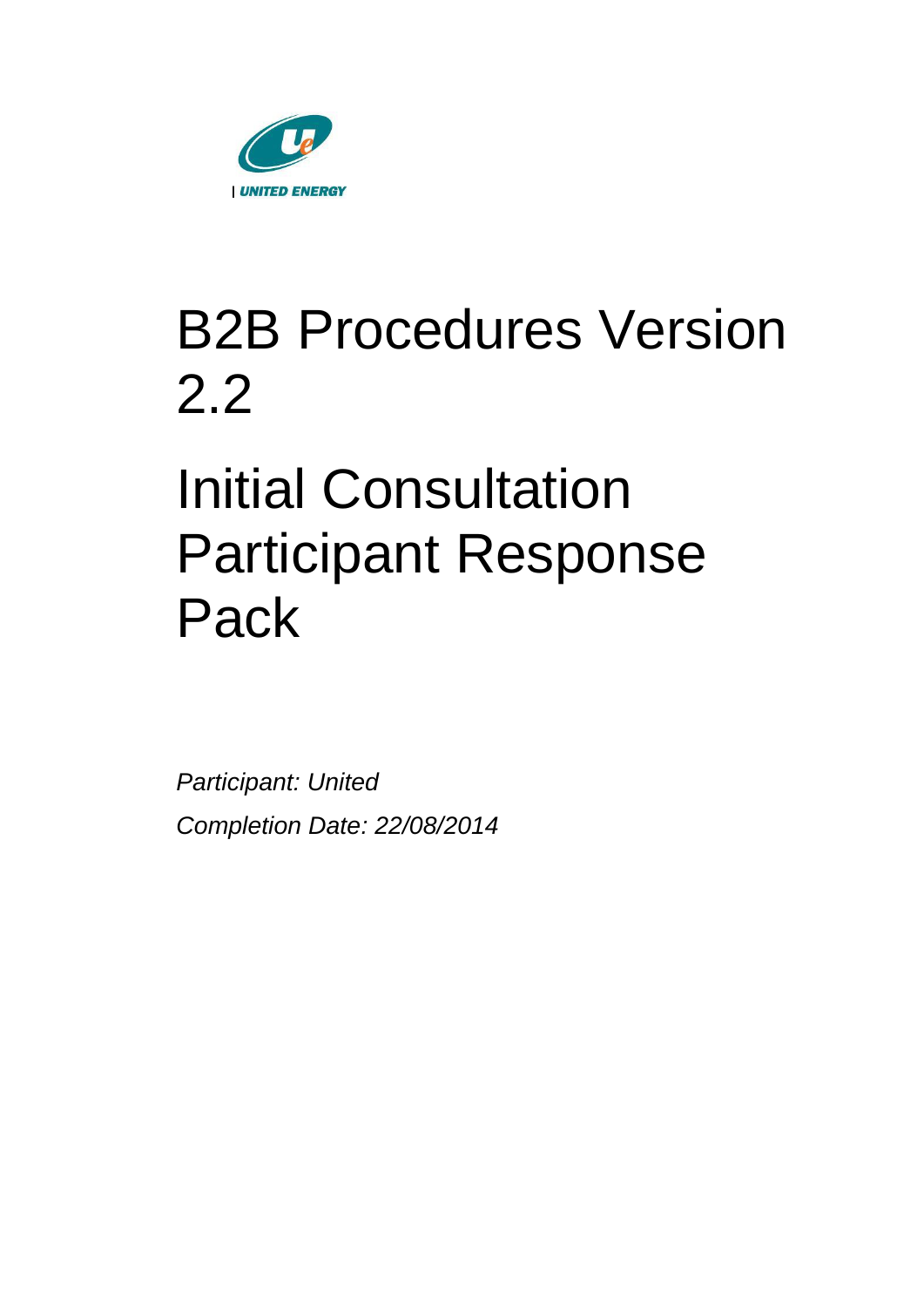#### **9. Participant Responses**

This section lists the changes proposed to the B2B Procedures: Version 2.0.

Proposed changes have been categorised as Procedure changes as follows;

- Table 9.1 covers the proposed changes to the B2B Procedure Customer and Site Details Notification Process.
- Table 9.2 covers the proposed changes to the B2B Procedure Service Order Process.
- Table 9.3 covers the proposed changes to the B2B Meter Data Process.
- Table 9.4 covers the proposed changes to the B2B Procedure One Way Notification Process.
- Table 9.5 covers the proposed changes to the B2B Procedure Technical Guideline for B2B Procedures.
- Table 9.6 covers the proposed changes to the B2B Procedure Technical Delivery Specification.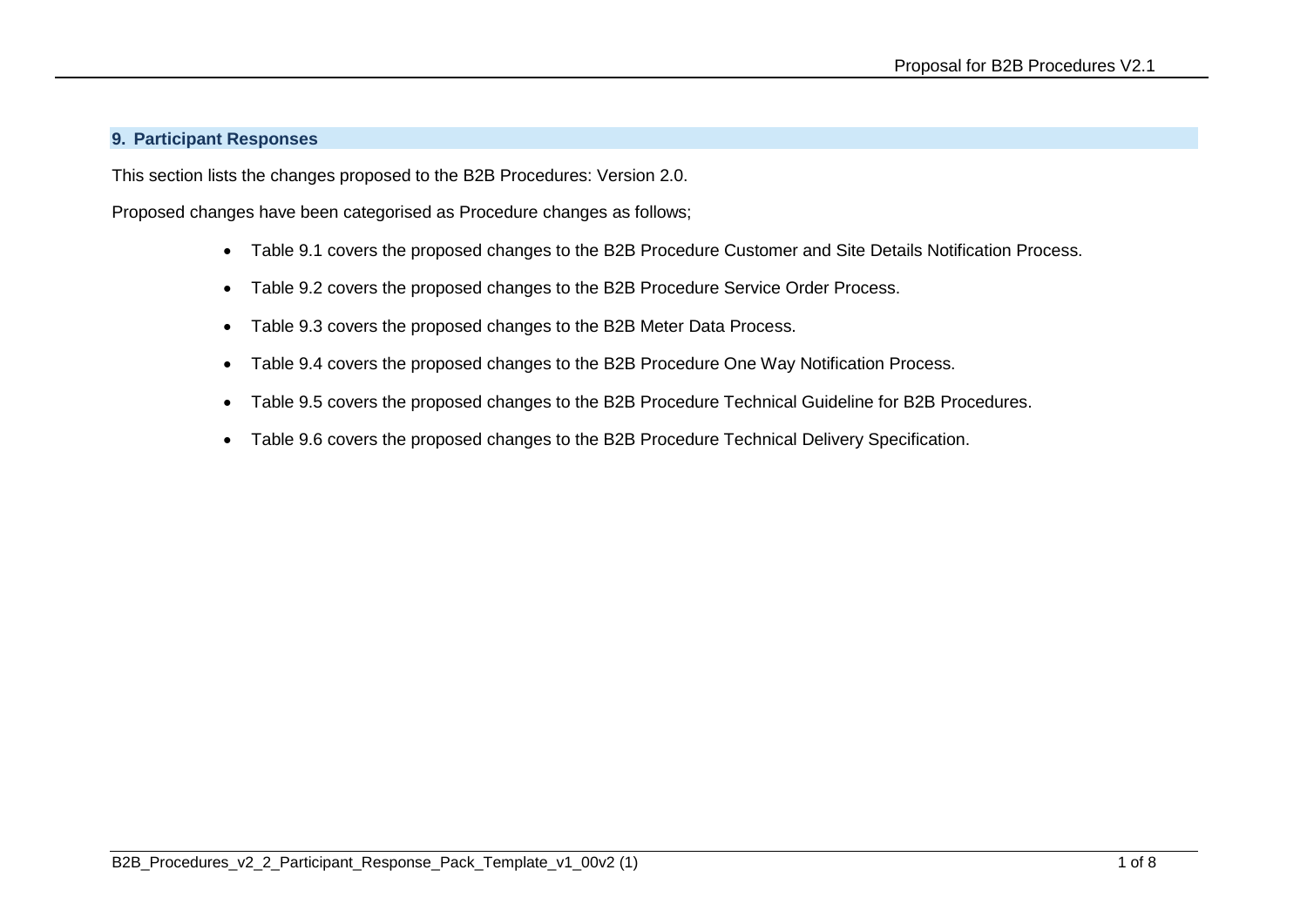## **9.1 Proposed changes to the B2B Procedure Customer and Site Details Notification Process**

Please complete the relevant columns below in order to record your response. If you have no comments on this document please note this as a general comment in the table.

| <b>Item</b> | ID | <b>Clause/Issue/Comment</b> | <b>Proposed revised B2B Procedures text</b> | <b>Rating</b> | <b>AEMO Response</b> |
|-------------|----|-----------------------------|---------------------------------------------|---------------|----------------------|
|             |    |                             |                                             | $(H/M/L^1)$   |                      |
|             |    |                             | Blue underline means insert                 |               |                      |
|             |    |                             | <b>Red strikeout</b> means delete           |               |                      |
|             |    |                             |                                             |               |                      |
|             |    |                             |                                             |               |                      |
|             |    |                             |                                             |               |                      |
|             |    |                             |                                             |               |                      |
|             |    |                             |                                             |               |                      |

 $1$  L= Low: Not critical. Issues / comments are minor. They add clarity to the document. No major concern if not included in any further revisions M= Medium: Important. Strong case that issue / comments should be considered and an update to the document is desirable, but not critical. H= High: Critical. The issues / comments are fundamental and failure to make necessary changes has the potential to impact consensus.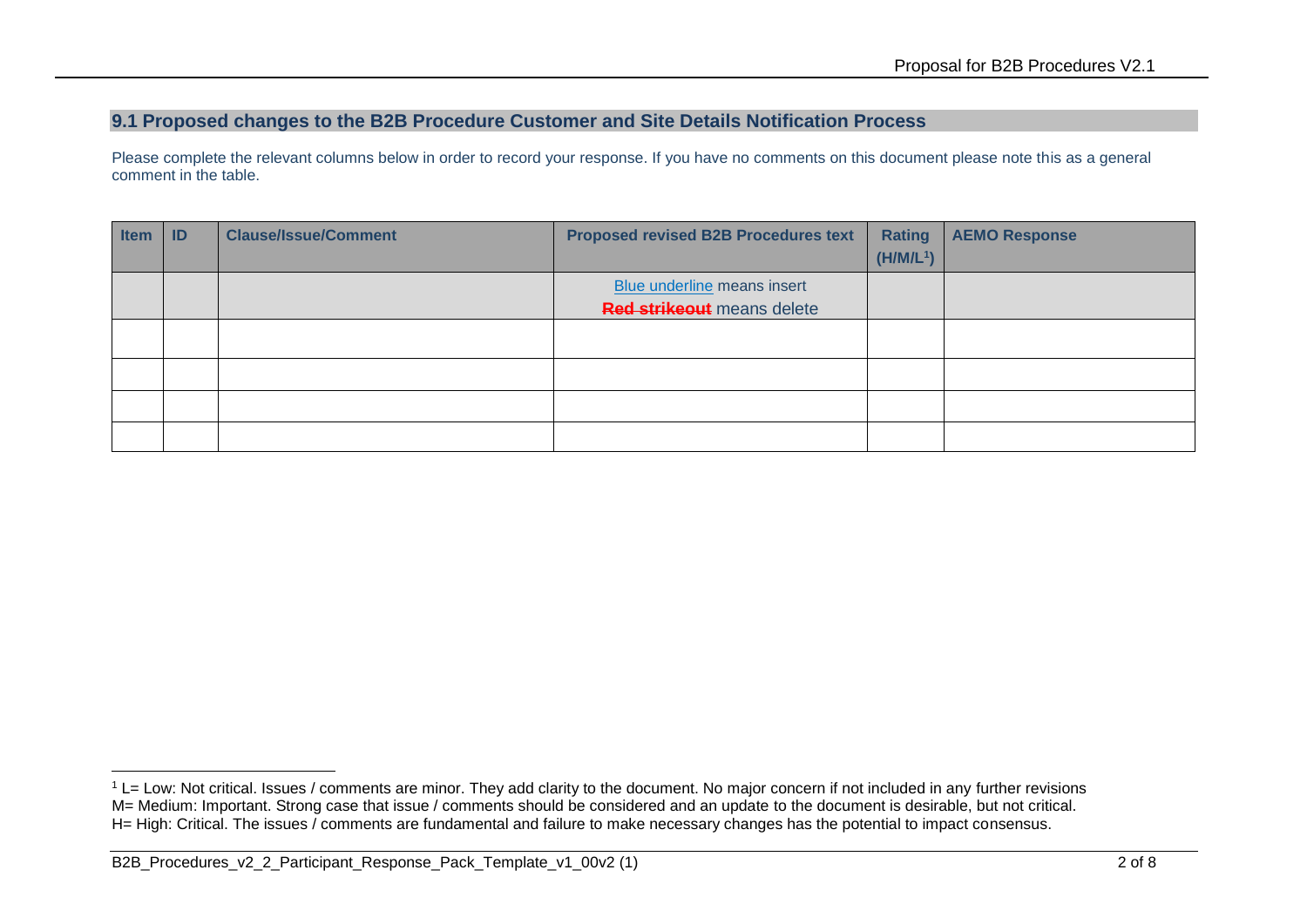## **9.2 Proposed changes to the B2B Procedure Service Order Process**

Please complete the relevant columns below in order to record your response. If you have no comments on this document please note this as a general comment in the table.

| <b>Item</b> | ID | <b>Clause/Issue/Comment</b> | <b>Proposed revised B2B Procedures text</b> | <b>Rating</b>         | <b>AEMO Response</b> |
|-------------|----|-----------------------------|---------------------------------------------|-----------------------|----------------------|
|             |    |                             |                                             | (H/M/L <sup>2</sup> ) |                      |
|             |    |                             | Blue underline means insert                 |                       |                      |
|             |    |                             | <b>Red strikeout</b> means delete           |                       |                      |
|             |    |                             |                                             |                       |                      |
|             |    |                             |                                             |                       |                      |
|             |    |                             |                                             |                       |                      |
|             |    |                             |                                             |                       |                      |
|             |    |                             |                                             |                       |                      |

 $2$  L= Low: Not critical. Issues / comments are minor. They add clarity to the document. No major concern if not included in any further revisions M= Medium: Important. Strong case that issue / comments should be considered and an update to the document is desirable, but not critical. H= High: Critical. The issues / comments are fundamental and failure to make necessary changes has the potential to impact consensus.

B2B\_Procedures\_v2\_2\_Participant\_Response\_Pack\_Template\_v1\_00v2 (1) 3 of 8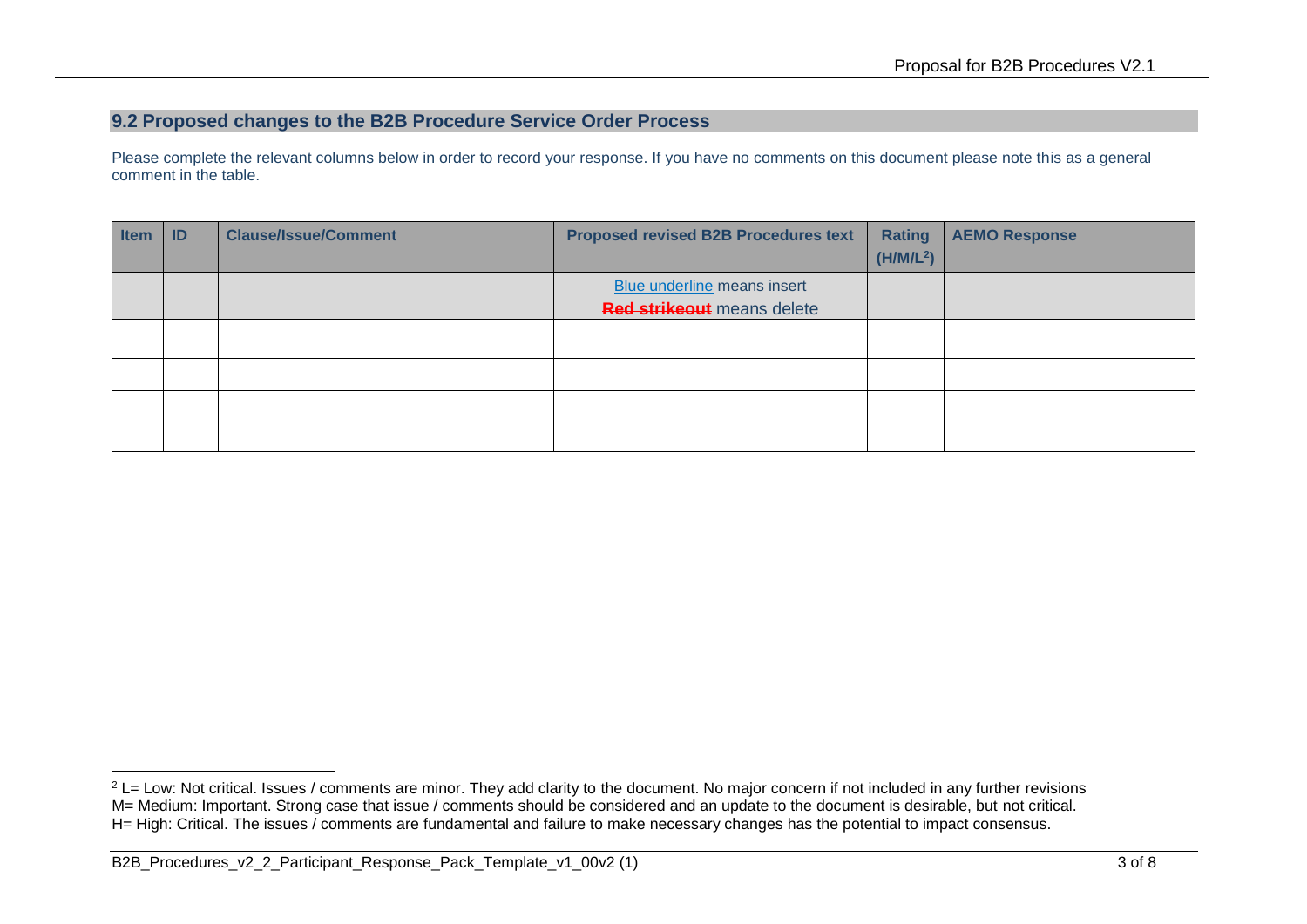## **9.3 Proposed changes to the B2B Procedure Meter Data Process**

Please complete the relevant columns below in order to record your response. If you have no comments on this document please note this as a general comment in the table.

| <b>Item</b> | $\blacksquare$ | <b>Clause/Issue/Comment</b> | <b>Proposed revised B2B Procedures text</b>                      | <b>Rating</b><br>$(H/M/L^3)$ | <b>AEMO Response</b> |
|-------------|----------------|-----------------------------|------------------------------------------------------------------|------------------------------|----------------------|
|             |                |                             | Blue underline means insert<br><b>Red strikeout</b> means delete |                              |                      |
| 9.3.4       | 721            |                             |                                                                  |                              |                      |
|             |                |                             |                                                                  |                              |                      |
|             |                |                             |                                                                  |                              |                      |
|             |                |                             |                                                                  |                              |                      |

<sup>&</sup>lt;sup>3</sup> L= Low: Not critical. Issues / comments are minor. They add clarity to the document. No major concern if not included in any further revisions M= Medium: Important. Strong case that issue / comments should be considered and an update to the document is desirable, but not critical. H= High: Critical. The issues / comments are fundamental and failure to make necessary changes has the potential to impact consensus.

B2B\_Procedures\_v2\_2\_Participant\_Response\_Pack\_Template\_v1\_00v2 (1) 4 of 8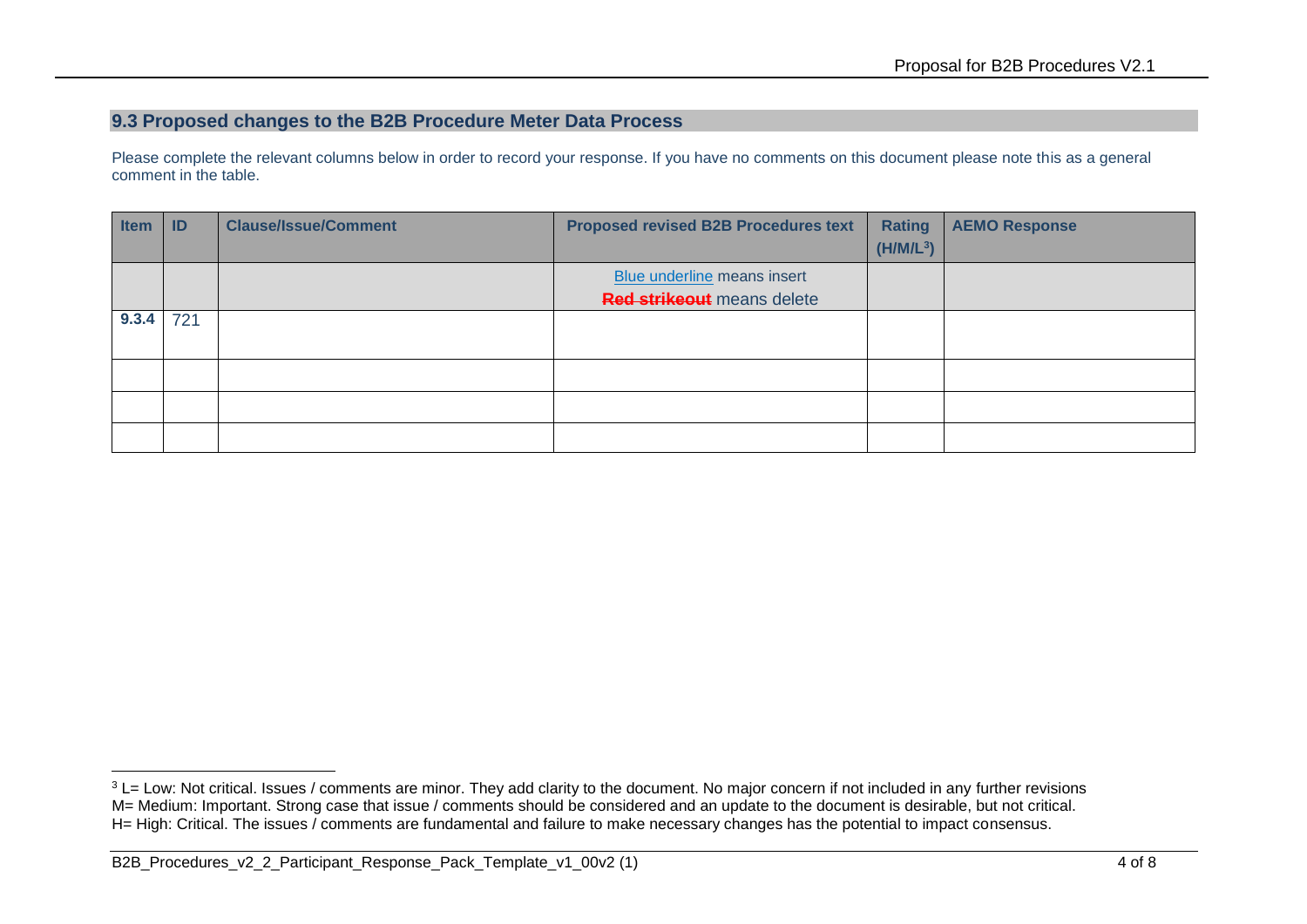## **9.4 Proposed changes to the B2B Procedure One Way Notification Process**

Please complete the relevant columns below in order to record your response. If you have no comments on this document please note this as a general comment in the table.

| <b>Item</b> | ID | <b>Clause/Issue/Comment</b> | <b>Proposed revised B2B Procedures text</b> | <b>Rating</b>         | <b>AEMO Response</b> |
|-------------|----|-----------------------------|---------------------------------------------|-----------------------|----------------------|
|             |    |                             |                                             | (H/M/L <sup>4</sup> ) |                      |
|             |    |                             | Blue underline means insert                 |                       |                      |
|             |    |                             | <b>Red strikeout</b> means delete           |                       |                      |
|             |    |                             |                                             |                       |                      |
|             |    |                             |                                             |                       |                      |
|             |    |                             |                                             |                       |                      |
|             |    |                             |                                             |                       |                      |
|             |    |                             |                                             |                       |                      |

<sup>&</sup>lt;sup>4</sup> L= Low: Not critical. Issues / comments are minor. They add clarity to the document. No major concern if not included in any further revisions M= Medium: Important. Strong case that issue / comments should be considered and an update to the document is desirable, but not critical. H= High: Critical. The issues / comments are fundamental and failure to make necessary changes has the potential to impact consensus.

B2B\_Procedures\_v2\_2\_Participant\_Response\_Pack\_Template\_v1\_00v2 (1) 5 of 8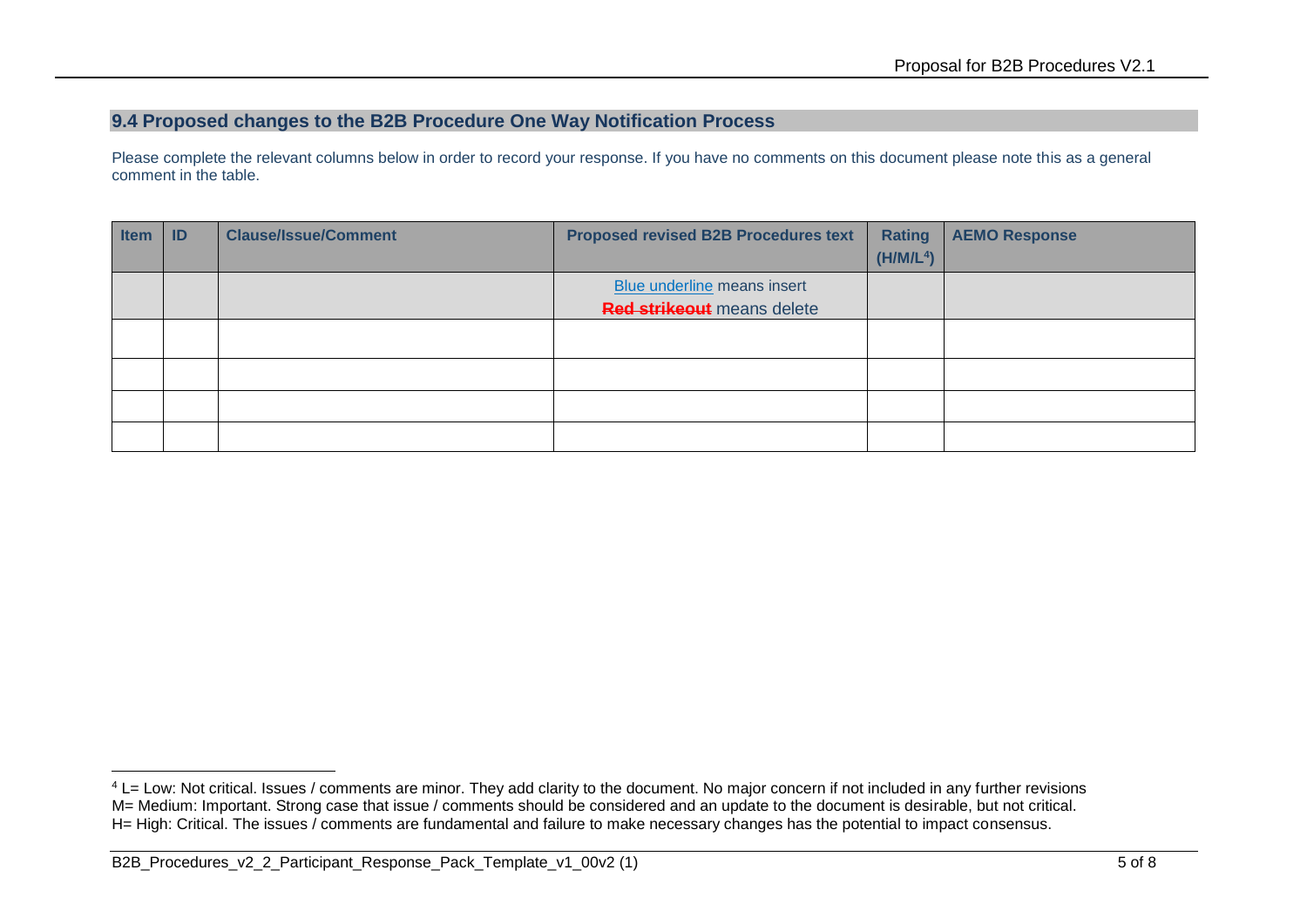#### **9.5 Proposed changes to the B2B Procedure Technical Guidelines for B2B Procedures**

Please complete the relevant columns below in order to record your response. If you have no comments on this document please note this as a general comment in the table.

| <b>Item</b> | $\blacksquare$ | <b>Clause/Issue/Comment</b> | <b>Proposed revised B2B Procedures text</b> | Rating<br>(H/M/L <sup>5</sup> ) | <b>AEMO Response</b> |
|-------------|----------------|-----------------------------|---------------------------------------------|---------------------------------|----------------------|
|             |                |                             | Blue underline means insert                 |                                 |                      |
|             |                |                             | <b>Red strikeout</b> means delete           |                                 |                      |
|             |                |                             |                                             |                                 |                      |
|             |                |                             |                                             |                                 |                      |
|             |                |                             |                                             |                                 |                      |
|             |                |                             |                                             |                                 |                      |

 $5$  L= Low: Not critical. Issues / comments are minor. They add clarity to the document. No major concern if not included in any further revisions M= Medium: Important. Strong case that issue / comments should be considered and an update to the document is desirable, but not critical. H= High: Critical. The issues / comments are fundamental and failure to make necessary changes has the potential to impact consensus.

B2B\_Procedures\_v2\_2\_Participant\_Response\_Pack\_Template\_v1\_00v2 (1) 6 of 8